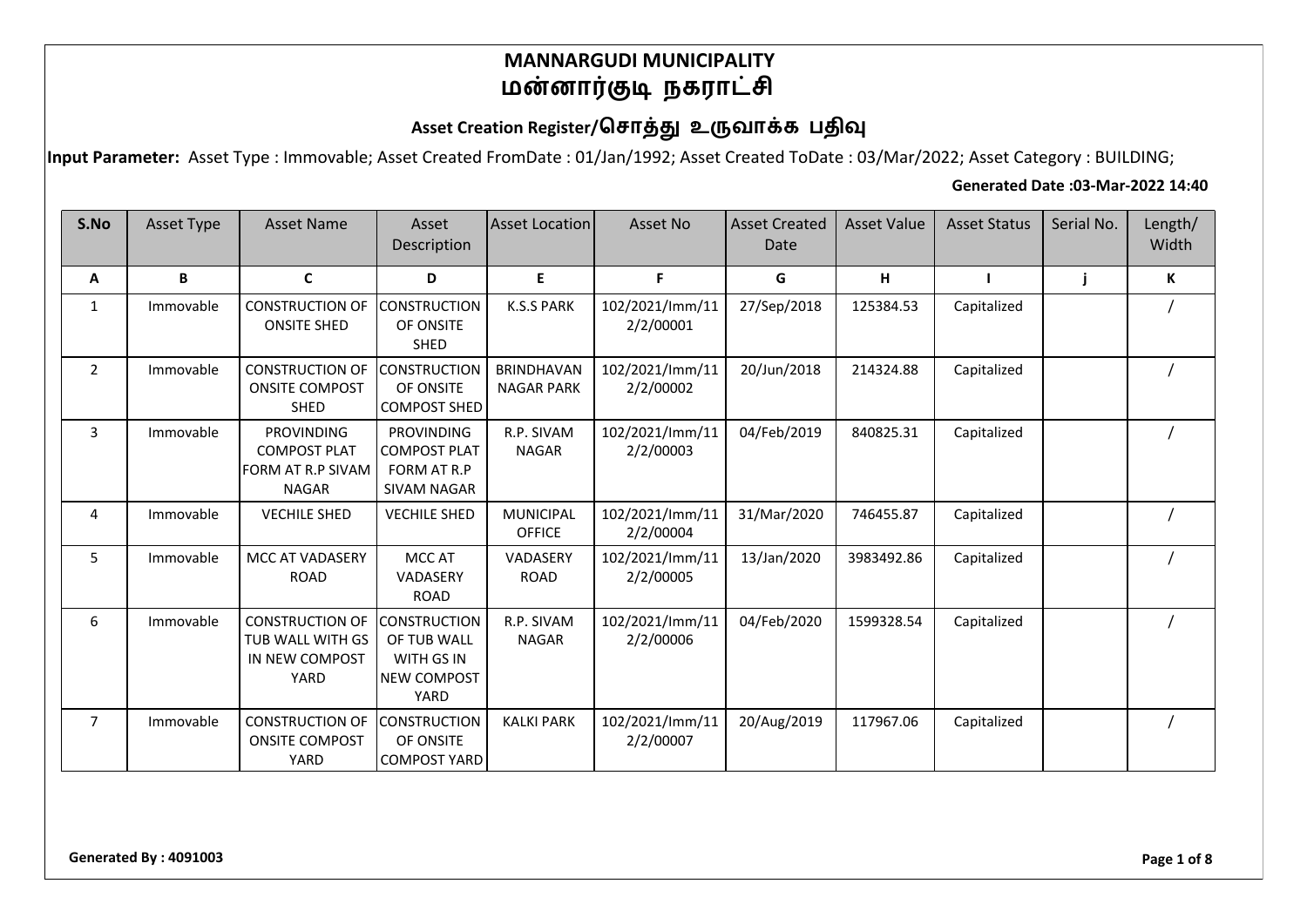| 8  | Immovable | <b>CONSTRUCTION OF</b><br><b>STAINLESS STEEL</b><br><b>BUS SHELTER</b>                                         | <b>CONSTRUCTION</b><br>OF STAINLESS<br><b>STEEL BUS</b><br>SHELTER                                                                     | <b>6TH CHANNEL</b>                   | 102/2021/lmm/11<br>2/2/00008 | 01/Jul/2020 | 357743.00  | Capitalized |  |
|----|-----------|----------------------------------------------------------------------------------------------------------------|----------------------------------------------------------------------------------------------------------------------------------------|--------------------------------------|------------------------------|-------------|------------|-------------|--|
| 9  | Immovable | <b>CONSTRUCTION OF</b><br>MICRO COMPOST<br>PLANT CENTER                                                        | CONSTRUCTION<br>OF MICRO<br>COMPOST<br><b>PLANT CENTER</b>                                                                             | <b>DEPOT ROAD</b>                    | 102/2021/lmm/11<br>2/2/00009 | 15/May/2020 | 3986544.00 | Capitalized |  |
| 10 | Immovable | <b>PROVIDING</b><br><b>RESOURCE</b><br><b>RECOVERY CENTRE</b><br>USING G.I ROOFING<br>SHEET AT COMPOST<br>YARD | <b>PROVIDING</b><br><b>RESOURCE</b><br><b>RECOVERY</b><br><b>CENTRE USING</b><br><b>G.I ROOFING</b><br>SHEET AT<br><b>COMPOST YARD</b> | R.P. SIVAM<br><b>NAGAR</b>           | 102/2021/lmm/11<br>2/2/00010 | 26/Feb/2021 | 250000.00  | Capitalized |  |
| 11 | Immovable | <b>CONSTRUCTION OF</b><br>SHOP                                                                                 | <b>CONSTRUCTION</b><br>OF SHOP                                                                                                         | <b>KAMARAJAR</b><br><b>BUS STAND</b> | 102/2021/lmm/11<br>2/2/00011 | 10/Mar/2006 | 30607.00   | Capitalized |  |
| 12 | Immovable | <b>REPAIR AND</b><br>MAINTENANCE OF<br><b>COMPOUND WALL</b><br>OF TOILET                                       | <b>REPAIR AND</b><br>MAINTENANCE<br>OF COMPOUND<br><b>WALL OF TOILET</b>                                                               | <b>MODEL</b><br>SCHOOL               | 102/2021/lmm/5/2<br>/00001   | 18/Mar/2019 | 77585.78   | Capitalized |  |
| 13 | Immovable | <b>CONSTRUCTION OF</b><br><b>COMPOUND WALL</b>                                                                 | <b>CONSTRUCTION</b><br>OF COMPOUND<br>WALL                                                                                             | R.P. SIVAM<br><b>NAGAR</b>           | 102/2021/lmm/5/2<br>/00002   | 19/Dec/2005 | 49936.75   | Capitalized |  |
| 14 | Immovable | <b>CONSTRUCTION OF</b><br><b>WALL</b>                                                                          | <b>CONSTRUCTION</b><br>OF WALL                                                                                                         | OPP TO<br>BHARATHIDASA<br>N SCHOOL   | 102/2021/lmm/5/2<br>/00003   | 07/Nov/2012 | 488173.28  | Capitalized |  |
| 15 | Immovable | <b>OLD VEGETABLE</b><br><b>MARKET AT</b><br>VADUVOOR ROAD                                                      | 0                                                                                                                                      | <b>VADUVOOR</b><br><b>ROAD</b>       | 102/2021/lmm/6/2<br>/00001   | 01/Jul/2020 | 0.00       | Created     |  |
| 16 | Immovable | <b>COMMUNITY</b><br><b>TOILET</b>                                                                              | <b>COMMUNITY</b><br><b>TOILET</b>                                                                                                      | <b>TTP ROAD</b>                      | 102/2021/lmm/6/2<br>/00002   | 22/Sep/2004 | 1.45       | Capitalized |  |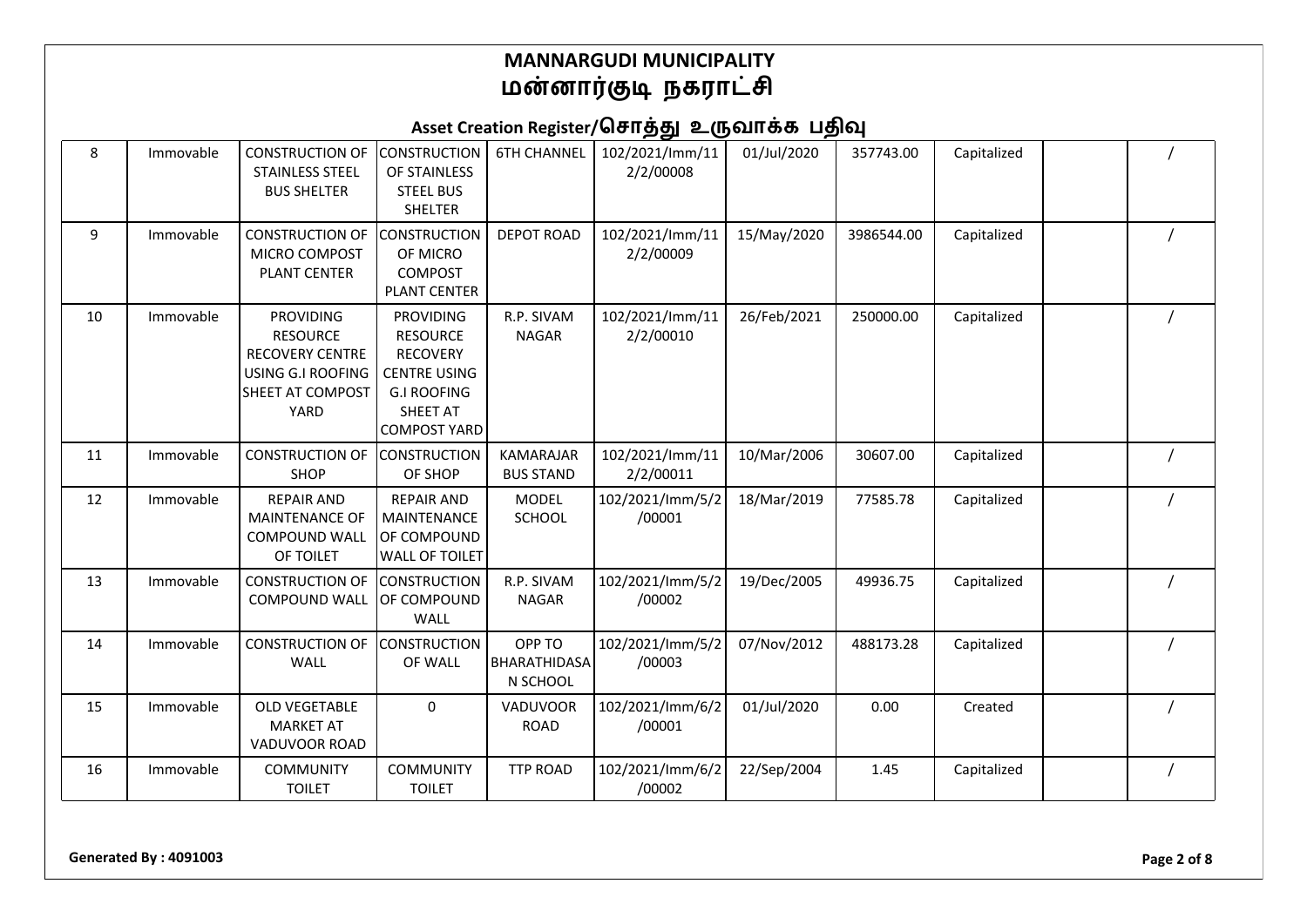| 17 | Immovable | <b>COMMUNITY</b><br><b>TOILET</b>                              | <b>COMMUNITY</b><br><b>TOILET</b>                                 | <b>R STREET</b>                                 | KAILASANATHA 102/2021/Imm/6/2<br>/00003 | 25/Aug/2011 | 1.45      | Capitalized |  |
|----|-----------|----------------------------------------------------------------|-------------------------------------------------------------------|-------------------------------------------------|-----------------------------------------|-------------|-----------|-------------|--|
| 18 | Immovable | <b>COMMUNITY</b><br><b>TOILET</b>                              | <b>COMMUNITY</b><br><b>TOILET</b>                                 | HARITHIRANAT<br>HI NORTH                        | 102/2021/lmm/6/2<br>/00004              | 18/May/2004 | 1.45      | Capitalized |  |
| 19 | Immovable | <b>PUBLIC TOILET</b>                                           | PUBLIC TOILET                                                     | <b>THAN</b><br>SANNATHI<br><b>STREET</b>        | ANNAMALAINA 102/2021/Imm/6/2<br>/00005  | 24/Feb/2005 | 1.54      | Capitalized |  |
| 20 | Immovable | <b>COMMUNITY</b><br><b>TOILET</b>                              | <b>COMMUNITY</b><br><b>TOILET</b>                                 | SANTHAPETTAI                                    | 102/2021/lmm/6/2<br>/00006              | 30/Sep/2004 | 1.45      | Capitalized |  |
| 21 | Immovable | <b>COUNCIL HALL</b>                                            | <b>COUNCIL HALL</b>                                               | <b>MUNICIPAL</b><br><b>HALL</b>                 | 102/2021/lmm/6/2<br>/00007              | 20/May/2003 | 2.39      | Capitalized |  |
| 22 | Immovable | SANITARY COMPLEX                                               | SANITARY<br>COMPLEX                                               | <b>VOC RAOD</b>                                 | 102/2021/lmm/6/2<br>/00008              | 07/Apr/2003 | 3.24      | Capitalized |  |
| 23 | Immovable | <b>COMMUNITY</b><br><b>TOILET</b>                              | <b>COMMUNITY</b><br><b>TOILET</b>                                 | SATHIYAMOOR<br>THY METTU<br><b>STREET</b>       | 102/2021/lmm/6/2<br>/00009              | 26/Apr/2004 | 1.45      | Capitalized |  |
| 24 | Immovable | <b>COMMUNITY HALL</b>                                          | <b>COMMUNITY</b><br><b>HALL</b>                                   | R KOVIL STREET                                  | KAILASANATHA 102/2021/Imm/6/2<br>/00010 | 09/Aug/2004 | 2.06      | Capitalized |  |
| 25 | Immovable | <b>COMMUNITY HALL</b>                                          | <b>COMMUNITY</b><br><b>HALL</b>                                   | <b>POOKKOLLAI</b><br><b>ROAD</b>                | 102/2021/lmm/6/2<br>/00011              | 28/Apr/2004 | 2.06      | Capitalized |  |
| 26 | Immovable | <b>CONSTRUCTION OF</b><br><b>TOILET BUILDING</b>               | <b>CONSTRUCTION</b><br>OF TOILET<br><b>BUILDING</b>               | VADASERI<br><b>ROAD BURIAL</b><br><b>GROUND</b> | 102/2021/lmm/6/2<br>/00012              | 27/Aug/2014 | 1.85      | Capitalized |  |
| 27 | Immovable | <b>CONSTRUCTION OF</b><br><b>TOILET</b>                        | <b>CONSTRUCTION</b><br>OF TOILET                                  | <b>FISH MARKET</b>                              | 102/2021/lmm/6/2<br>/00013              | 18/Mar/2019 | 120096.73 | Capitalized |  |
| 28 | Immovable | <b>ADDTIONAL</b><br><b>BUILDING IN AMMA</b><br><b>UNAVAGAM</b> | <b>ADDTIONAL</b><br><b>BUILDING IN</b><br>AMMA<br><b>UNAVAGAM</b> | <b>AMMA</b><br><b>UNAVAGAM</b>                  | 102/2021/lmm/6/2<br>/00014              | 09/Sep/2014 | 655834.71 | Capitalized |  |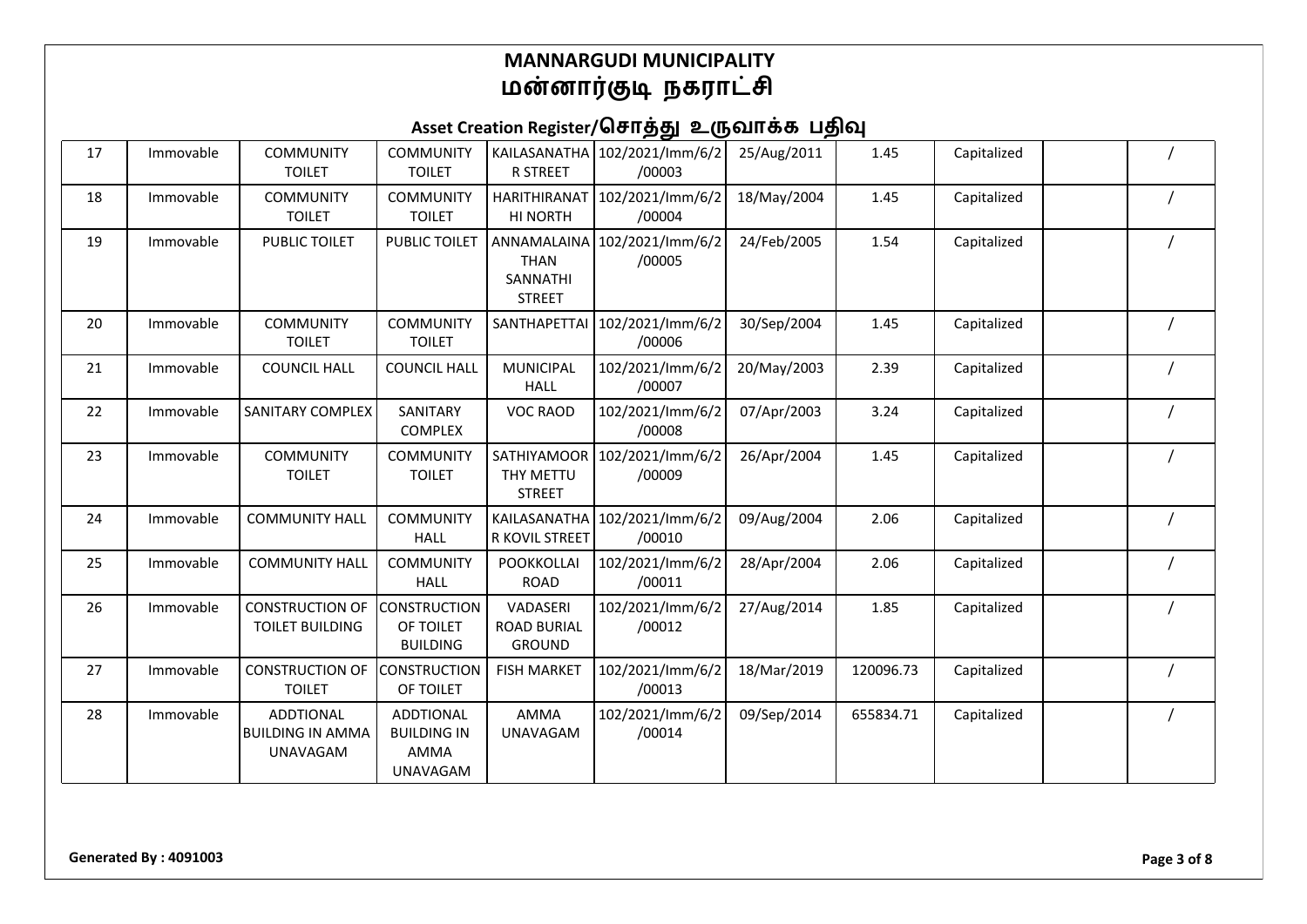| 29 | Immovable | <b>KITCHEN AND</b><br><b>STORE ROOM</b>                                             | <b>KITCHEN AND</b><br><b>STORE ROOM</b>                                                | PENDLAND<br><b>MODEL</b><br>SCHOOL                | 102/2021/lmm/6/2<br>/00015             | 28/Feb/2005 | 0.23       | Capitalized |  |
|----|-----------|-------------------------------------------------------------------------------------|----------------------------------------------------------------------------------------|---------------------------------------------------|----------------------------------------|-------------|------------|-------------|--|
| 30 | Immovable | <b>CONSTRUCTION OF</b><br>NEW DOG SHELTER<br><b>WITH STERILZATION</b>               | <b>CONSTRUCTION</b><br>OF NEW DOG<br>SHELTER WITH<br>STERILZATION                      | R.P.SIVAM<br><b>NAGAR</b>                         | 102/2021/lmm/6/2<br>/00016             | 12/Aug/2015 | 838468.33  | Capitalized |  |
| 31 | Immovable | <b>CONSTRUCTION OF</b><br><b>MOTHER FEEDING</b><br><b>ROOM</b>                      | <b>CONSTRUCTION</b><br>OF MOTHER<br><b>FEEDING ROOM</b>                                | <b>BUS STAND</b>                                  | 102/2021/lmm/6/2<br>/00017             | 19/Aug/2015 | 349361.80  | Capitalized |  |
| 32 | Immovable | <b>CONSTRUCTION OF</b><br><b>GENERATOR SHED</b>                                     | <b>CONSTRUCTION</b><br>OF GENERATOR<br>SHED                                            | <b>GASFIER</b><br>CREMITORIUM                     | 102/2021/lmm/6/2<br>/00018             | 26/Oct/2016 | 111261.72  | Capitalized |  |
| 33 | Immovable | <b>CONSTRUCTION OF</b><br><b>STAFF ROOM TOILET</b><br>AT R.P. SIVAM<br><b>NAGAR</b> | <b>CONSTRUCTION</b><br>OF STAFF<br><b>ROOM TOILET</b><br>AT R.P. SIVAM<br><b>NAGAR</b> | R.P. SIVAM<br><b>NAGAR</b>                        | 102/2021/lmm/6/2<br>/00019             | 30/Aug/2017 | 230729.88  | Capitalized |  |
| 34 | Immovable | <b>VAO OFFICE</b>                                                                   | VAO OFFICE                                                                             | ANGALAMMAN<br><b>KOVIL STREET</b>                 | 102/2021/lmm/6/2<br>/00020             | 07/Oct/2004 | 0.25       | Capitalized |  |
| 35 | Immovable | <b>OHT TANK</b>                                                                     | <b>OHT TANK</b>                                                                        | R.P.SIVAM<br><b>NAGAR</b>                         | 102/2021/lmm/6/2<br>/00021             | 06/Jun/2017 | 1417346.76 | Capitalized |  |
| 36 | Immovable | <b>ADDITIONAL</b><br><b>BUILDING</b>                                                | ADDITIONAL<br><b>BUILDING</b>                                                          | GOPALASAMUT<br><b>HIRAM SCHOOL</b><br>(MGR NAGAR) | 102/2021/lmm/6/2<br>/00022             | 15/Jun/2004 | 1.68       | Capitalized |  |
| 37 | Immovable | <b>CONSTRUCTION OF</b><br><b>SANITARY COMPLEX</b>                                   | <b>CONSTRUCTION</b><br>OF SANITARY<br>COMPLEX                                          | ANNAMALAINE<br>R SANNATHI<br><b>STREET</b>        | 102/2021/lmm/6/2<br>/00023             | 10/Jul/2017 | 618027.76  | Capitalized |  |
| 38 | Immovable | <b>ADDITIONAL TOILET</b>                                                            | <b>ADDITIONAL</b><br><b>TOILET</b>                                                     | SANTHAPETTAI<br><b>BUSTAND</b>                    | 102/2021/lmm/6/2<br>/00024             | 23/Dec/2004 | 0.85       | Capitalized |  |
| 39 | Immovable | <b>SCHOOL BUILDING</b>                                                              | <b>SCHOOL</b><br><b>BUILDING</b>                                                       | HIRAM SCHOOL                                      | GOPALASAMUT 102/2021/Imm/6/2<br>/00025 | 28/Apr/2004 | 0.72       | Capitalized |  |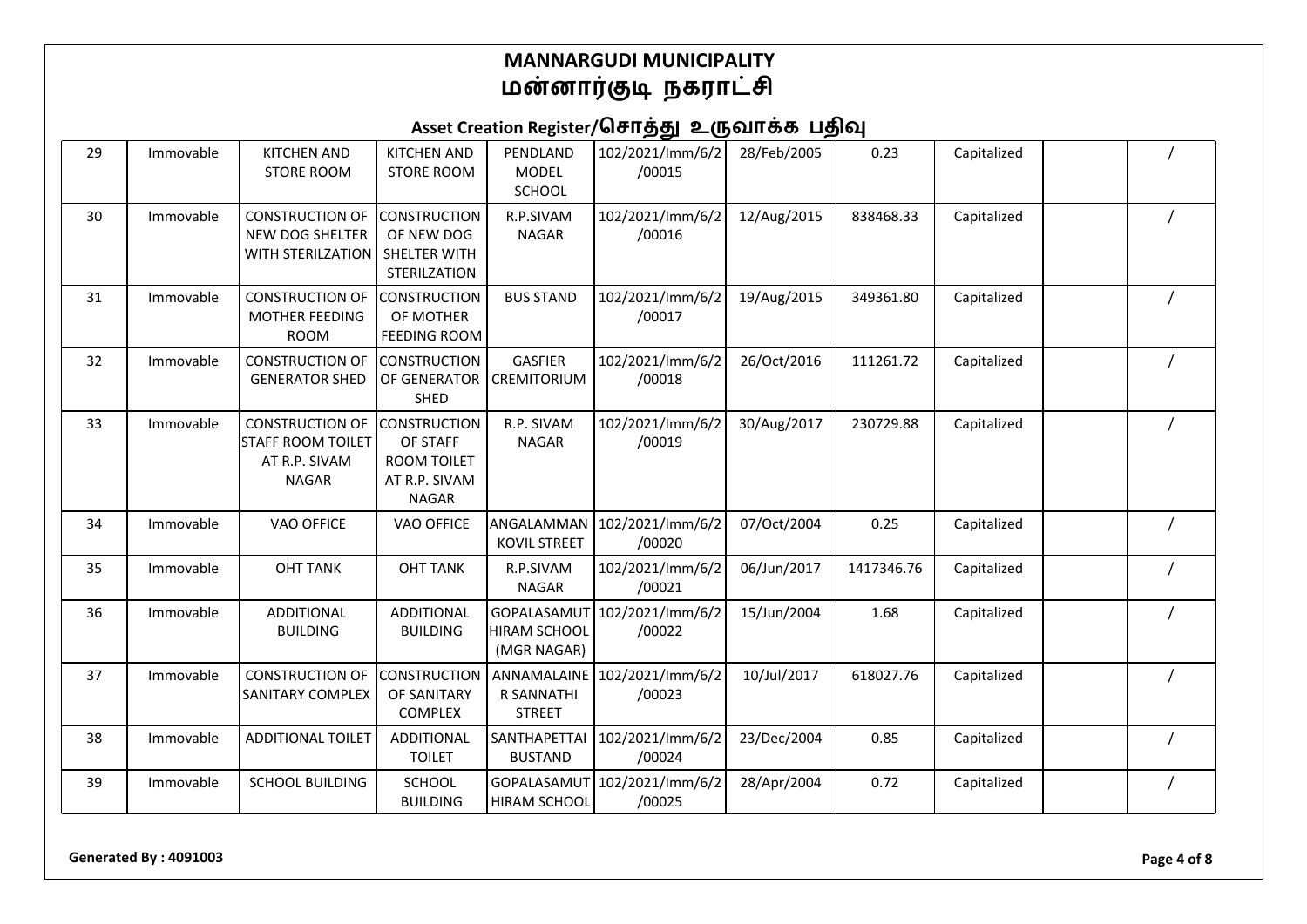| 40 | Immovable | <b>CONSTRUCTION OF</b><br><b>TOILET</b>                     | <b>CONSTRUCTION</b><br>OF TOILET                     | <b>ANTHONIYAR</b><br><b>KOVIL STREET</b>        | 102/2021/lmm/6/2<br>/00026 | 08/May/2017 | 1181122.30 | Capitalized |  |
|----|-----------|-------------------------------------------------------------|------------------------------------------------------|-------------------------------------------------|----------------------------|-------------|------------|-------------|--|
| 41 | Immovable | <b>CONSTRUCTION OF</b><br><b>FISH MARKET</b>                | <b>CONSTRUCTION</b><br>OF FISH<br><b>MARKET</b>      | THAMARIKULA<br>M                                | 102/2021/lmm/6/2<br>/00027 | 15/Dec/2017 | 5759939.76 | Capitalized |  |
| 42 | Immovable | <b>CONSTRUCTION OF</b><br><b>ADDITIONAL CLASS</b><br>ROOM A | <b>CONSTRUCTION</b><br>OF ADDITIONAL<br>CLASS ROOM A | <b>MODEL</b><br>SCHOOL                          | 102/2021/lmm/6/2<br>/00028 | 13/Jan/2020 | 2347101.33 | Capitalized |  |
| 43 | Immovable | <b>SCHOOL BUILDING</b>                                      | SCHOOL<br><b>BUILDING</b>                            | GOPALASAMUT<br><b>HIRAM SCHOOL</b>              | 102/2021/lmm/6/2<br>/00029 | 11/Apr/2011 | 4.67       | Capitalized |  |
| 44 | Immovable | <b>SCHOOL BUILDING</b>                                      | SCHOOL<br><b>BUILDING</b>                            | PENDLAND<br><b>MODEL</b><br>SCHOOL              | 102/2021/lmm/6/2<br>/00030 | 26/Feb/2009 | 4.11       | Capitalized |  |
| 45 | Immovable | <b>OHT TANK</b>                                             | <b>OHT TANK</b>                                      | ANGALAMMAN<br><b>KOVIL STREET</b>               | 102/2021/lmm/6/2<br>/00031 | 10/Mar/2020 | 2193336.79 | Capitalized |  |
| 46 | Immovable | <b>METERNITY CENTRE</b>                                     | <b>METERNITY</b><br><b>CENTRE</b>                    | RUKMANIPALA<br>YAM                              | 102/2021/lmm/6/2<br>/00032 | 24/Jan/2009 | 3.91       | Capitalized |  |
| 47 | Immovable | <b>TOILET BUILDING</b>                                      | <b>TOILET</b><br><b>BUILDING</b>                     | KUTTAKARAI<br><b>MUNICIPAL</b><br><b>SCHOOL</b> | 102/2021/lmm/6/2<br>/00033 | 28/Jun/2013 | 1.51       | Capitalized |  |
| 48 | Immovable | <b>SLAUGHTER HOUSE</b>                                      | <b>SLAUGHTER</b><br><b>HOUSE</b>                     | <b>THAMARAI</b><br><b>KULAM NORTH</b>           | 102/2021/lmm/6/2<br>/00034 | 03/Aug/2011 | 8.87       | Capitalized |  |
| 49 | Immovable | <b>COMMUNITY</b><br><b>TOILET</b>                           | <b>COMMUNITY</b><br><b>TOILET</b>                    | KAILASANATHA<br>R KOVIL MELA<br>MADAVILAGAM     | 102/2021/lmm/6/2<br>/00035 | 12/Aug/2013 | 3.10       | Capitalized |  |
| 50 | Immovable | <b>TOILET BUILDING</b>                                      | <b>TOILET</b><br><b>BUILDING</b>                     | <b>JEEYAR</b><br><b>THOPPU</b>                  | 102/2021/lmm/6/2<br>/00036 | 30/Oct/2013 | 3.50       | Capitalized |  |
| 51 | Immovable | <b>CONSTRUCTION OF</b><br><b>SCHOOL BUILDING</b>            | <b>CONSTRUCTION</b><br>OF SCHOOL<br><b>BUILDING</b>  | GOPALASAMUT<br><b>HIRAM (MGR</b><br>NAGAR)      | 102/2021/lmm/6/2<br>/00037 | 11/Aug/2005 | 1.42       | Capitalized |  |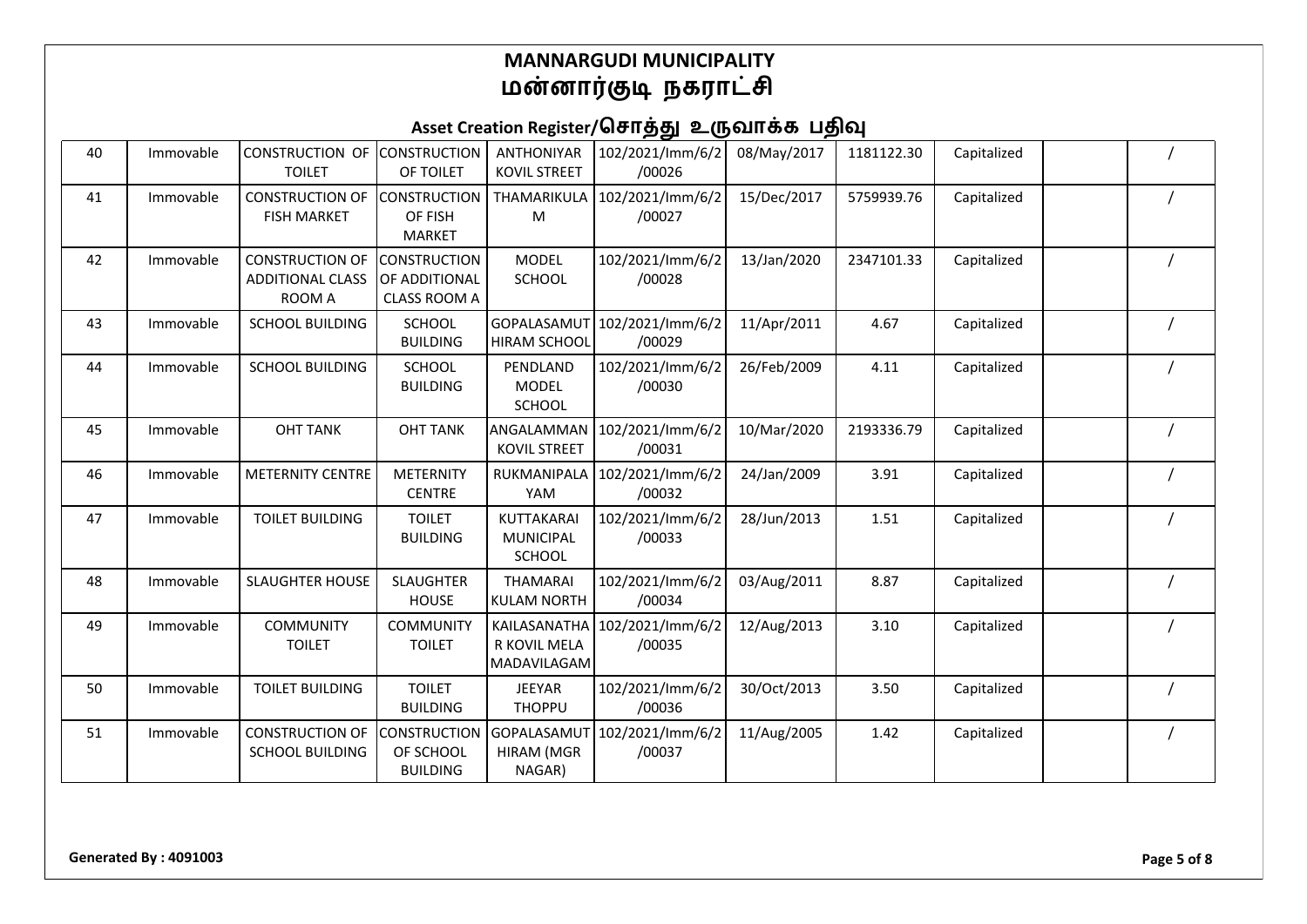| 52 | Immovable | <b>COSTRUCTION OF</b><br>WATCHMAN ROOM OF WATCHMAN                | <b>COSTRUCTION</b><br><b>ROOM</b>                             | M.G.R NAGAR                                   | 102/2021/lmm/6/2<br>/00038              | 07/Jan/2006 | 67336.03  | Capitalized |  |
|----|-----------|-------------------------------------------------------------------|---------------------------------------------------------------|-----------------------------------------------|-----------------------------------------|-------------|-----------|-------------|--|
| 53 | Immovable | <b>CONSTRUCTION OF</b><br><b>SCHOOL BUILDING</b>                  | <b>CONSTRUCTION</b><br>OF SCHOOL<br><b>BUILDING</b>           | <b>HIRAM</b><br>MELAVEETHI                    | GOPALASAMUT 102/2021/Imm/6/2<br>/00039  | 19/Oct/2005 | 142238.17 | Capitalized |  |
| 54 | Immovable | <b>CONSTRUCTION OF</b><br>WATCH MAN ROOM                          | <b>CONSTRUCTION</b><br>OF WATCH<br><b>MAN ROOM</b>            | MALIGAIMEDU                                   | 102/2021/lmm/6/2<br>/00040              | 02/Dec/2005 | 22362.53  | Capitalized |  |
| 55 | Immovable | <b>CONSTRUCTION OF</b><br>WATCH MAN ROOM                          | <b>CONSTRUCTION</b><br>OF WATCH<br><b>MAN ROOM</b>            | <b>MANNAI</b><br><b>NAGAR</b>                 | 102/2021/lmm/6/2<br>/00041              | 23/Feb/2006 | 26526.31  | Capitalized |  |
| 56 | Immovable | <b>CONSTRUCTION OF</b><br>PUBLIC TOILET                           | <b>CONSTRUCTION</b><br>OF PUBLIC<br><b>TOILET</b>             | H <sub>l</sub><br>SEAVERNGERS<br>COLONY       | HARITHARANAT 102/2021/Imm/6/2<br>/00042 | 10/May/2005 | 171333.57 | Capitalized |  |
| 57 | Immovable | MPLBLG (SOUTH<br>SIDE OLD LIC)                                    | <b>MPLBLG</b><br>(SOUTH SIDE<br>OLD LIC)                      | PARANGUSAM<br><b>DERIKAR</b><br><b>STREET</b> | 102/2021/lmm/6/2<br>/00043              | 13/Apr/2005 | 27806.03  | Capitalized |  |
| 58 | Immovable | <b>CONSTRUCTION OF</b><br><b>WATCHMEN ROOM</b>                    | <b>CONSTRUCTION</b><br><b>OF WATCHMEN</b><br><b>ROOM</b>      | <b>POOKKOLLAI</b><br><b>ROAD</b>              | 102/2021/lmm/6/2<br>/00044              | 18/Nov/2011 | 72000.00  | Capitalized |  |
| 59 | Immovable | <b>CONSTRUCTION OF</b><br><b>STORE ROOM</b>                       | <b>CONSTRUCTION</b><br>OF STORE<br><b>ROOM</b>                | <b>RAM</b>                                    | GOPALASAMUD 102/2021/Imm/6/2<br>/00045  | 03/May/2005 | 24740.00  | Capitalized |  |
| 60 | Immovable | <b>CONSTRUCTION OF</b><br><b>KITCHEN AND</b><br><b>STORE ROOM</b> | <b>CONSTRUCTION</b><br>OF KITCHEN<br>AND STORE<br><b>ROOM</b> | <b>MPL MIDDLE</b><br><b>SCHOOL</b>            | 102/2021/lmm/6/2<br>/00046              | 19/Apr/2005 | 45346.68  | Capitalized |  |
| 61 | Immovable | <b>CONSTRUCTION OF</b><br><b>LIBRARY</b>                          | <b>CONSTRUCTION</b><br>OF LIBRARY                             | <b>NEW HOUSING</b><br><b>UNIT</b>             | 102/2021/lmm/6/2<br>/00047              | 09/May/2008 | 46000.00  | Capitalized |  |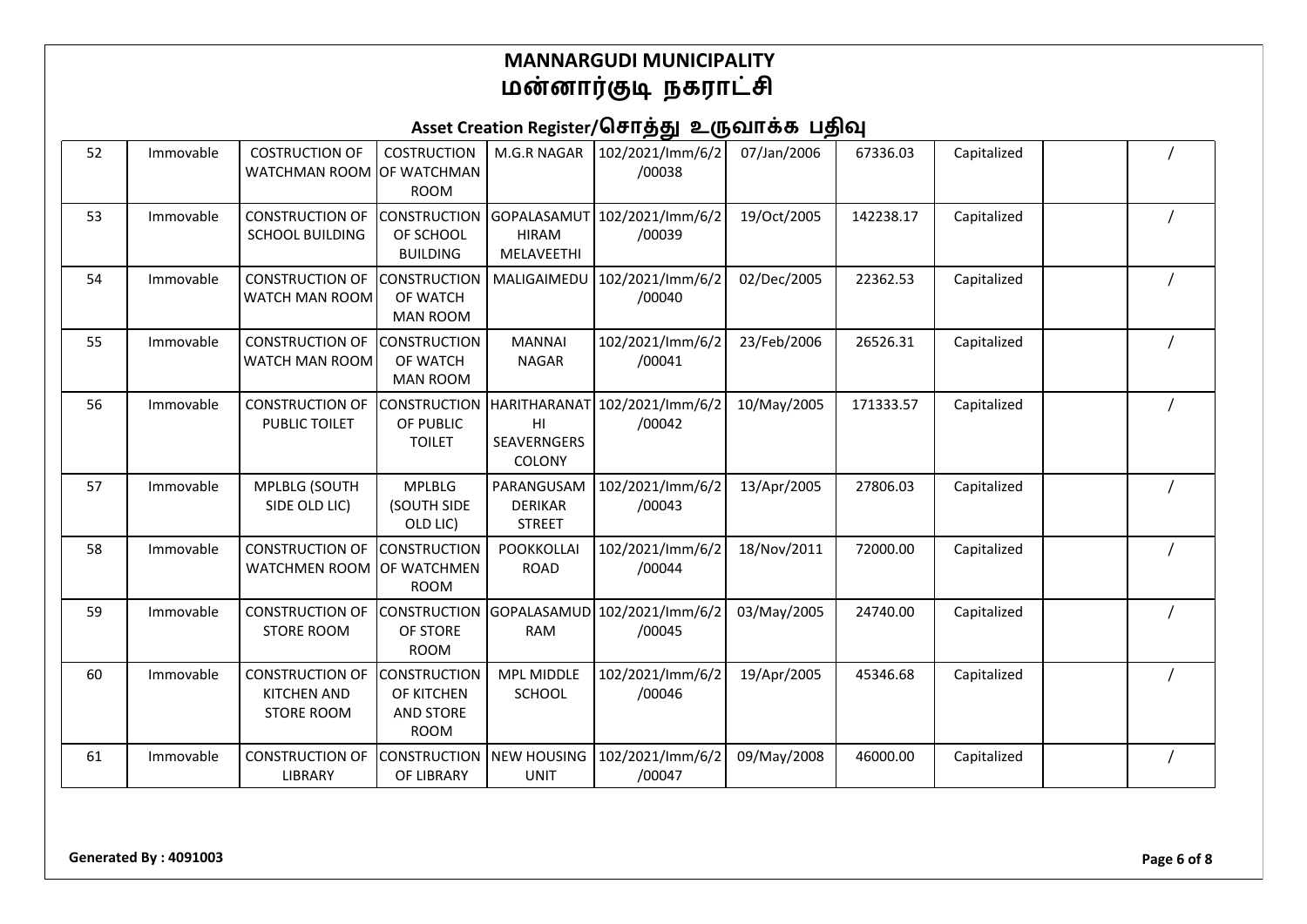| 62 | Immovable | CONSTRUCTION OF CONSTRUCTION   RAJAPALAYAM<br>WATCHMEN ROOM OF WATCHMEN | <b>ROOM</b>                                                                         | OHT                                                      | 102/2021/lmm/6/2<br>/00048 | 05/Jul/2004 | 16000.00  | Capitalized |  |
|----|-----------|-------------------------------------------------------------------------|-------------------------------------------------------------------------------------|----------------------------------------------------------|----------------------------|-------------|-----------|-------------|--|
| 63 | Immovable | <b>CONSTRUCTION OF</b><br><b>KITCHEN AND</b><br><b>STORE ROOM</b>       | <b>CONSTRUCTION</b><br>OF KITCHEN<br><b>AND STORE</b><br><b>ROOM</b>                | <b>COOPERATIVE</b><br><b>URBAN BANK</b><br><b>SCHOOL</b> | 102/2021/lmm/6/2<br>/00049 | 10/May/2005 | 47542.15  | Capitalized |  |
| 64 | Immovable | <b>CONSTRUCTION OF</b><br><b>STORE ROOM</b>                             | <b>CONSTRUCTION</b><br>OF STORE<br><b>ROOM</b>                                      | KUTTAKARAI<br><b>SCHOOL</b>                              | 102/2021/lmm/6/2<br>/00050 | 25/Jun/2005 | 24587.00  | Capitalized |  |
| 65 | Immovable | <b>CONSTRUCTION OF</b><br><b>WATER TANK AND</b><br><b>KITCHEN WALL</b>  | <b>CONSTRUCTION</b><br>OF WATER<br><b>TANK AND</b><br><b>KITCHEN WALL</b>           | RUKKUMANIPA<br>LAYAM                                     | 102/2021/lmm/6/2<br>/00051 | 14/Dec/2005 | 28796.31  | Capitalized |  |
| 66 | Immovable | <b>CONSTRUCTION OF</b><br><b>ADDITIONAL OFFICE</b><br><b>BUILDING</b>   | <b>CONSTRUCTION</b><br>OF ADDITIONAL<br>OFFICE BUILDIN                              | MUNICIPAL<br><b>OFFICE</b>                               | 102/2021/lmm/6/2<br>/00052 | 26/Oct/2005 | 53819.85  | Capitalized |  |
| 67 | Immovable | <b>CONSTRUCTION OF</b><br><b>ADDITIONAL</b><br><b>BUILDING</b>          | <b>CONSTRUCTION</b><br>OF ADDITIONAL<br><b>BUILDING</b>                             | VADACHERI<br><b>ROAD</b><br>CREMITORIUM                  | 102/2021/lmm/6/2<br>/00053 | 18/Jun/2015 | 335954.00 | Capitalized |  |
| 68 | Immovable | <b>CONSTRUCTION OF</b><br><b>ADDITIONAL</b><br><b>BUILDING</b>          | <b>CONSTRUCTION</b><br>OF ADDITIONAL<br><b>BUILDING</b>                             | CHAIRMAN<br><b>OFFICE</b>                                | 102/2021/lmm/6/2<br>/00054 | 15/May/2014 | 263020.00 | Capitalized |  |
| 69 | Immovable | <b>CONSTRUCTION OF</b><br><b>ADDITIONALN</b><br><b>SCHOOL BUILDING</b>  | <b>CONSTRUCTION</b><br>OF<br><b>ADDITIONALN</b><br><b>SCHOOL</b><br><b>BUILDING</b> | RAJAMPALAYA<br>M MIDDLE<br><b>SCHOOL</b>                 | 102/2021/lmm/6/2<br>/00055 | 17/Oct/2014 | 649335.00 | Capitalized |  |
| 70 | Immovable | <b>CONSTRUCTION OF</b><br><b>STORE ROOM</b>                             | <b>CONSTRUCTION</b><br>OF STORE<br><b>ROOM</b>                                      | RAJAMPALAYA<br>M MIDDLE<br><b>SCHOOL</b>                 | 102/2021/lmm/6/2<br>/00056 | 27/Jun/2005 | 22668.92  | Capitalized |  |